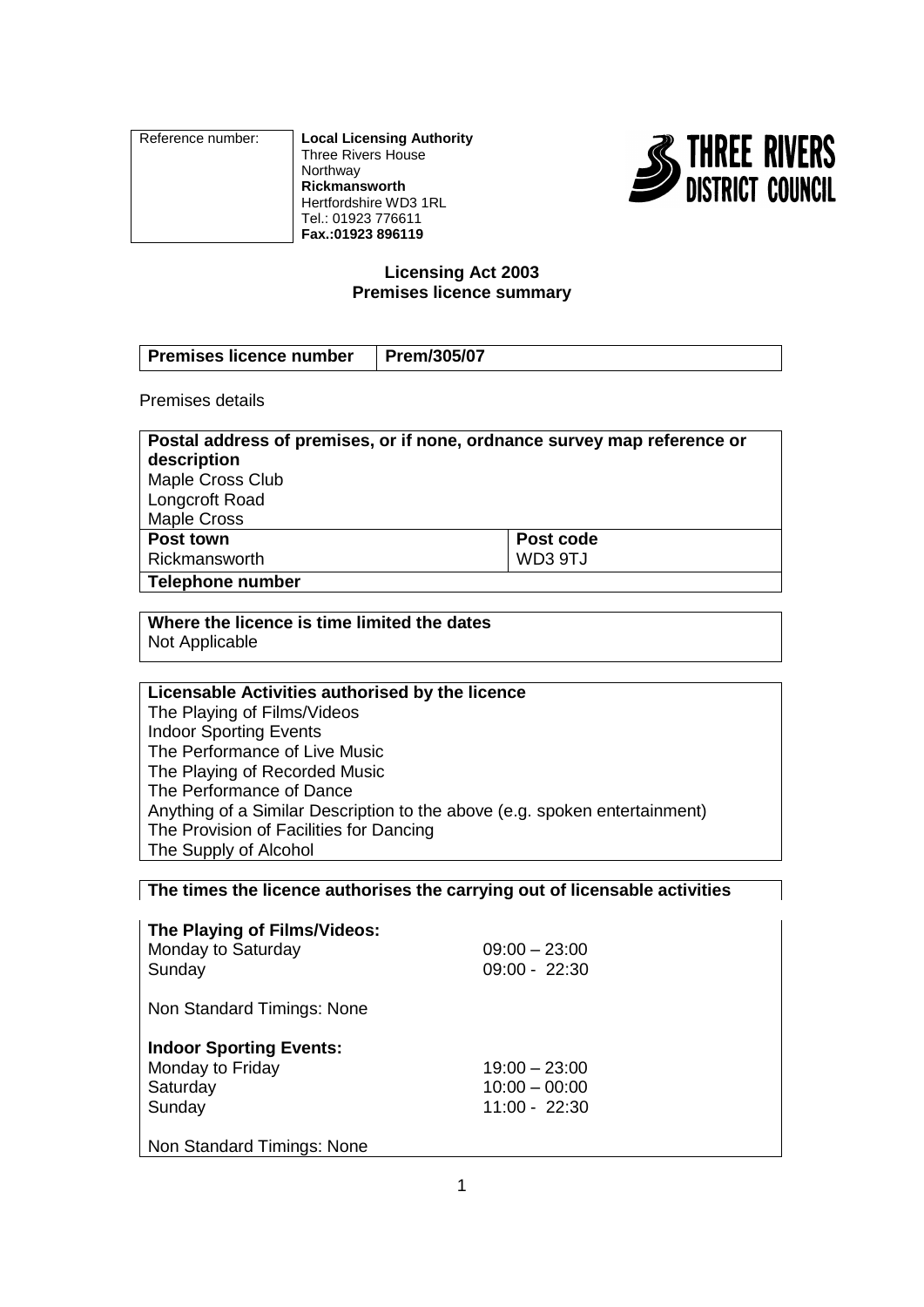| The Performance of Live Music (Indoors only):<br>Monday to Friday<br>Saturday<br>Sunday                                                                                                                    | $10:00 - 23:00$<br>$10:00 - 00:00$<br>11:00 - 22:00   |  |
|------------------------------------------------------------------------------------------------------------------------------------------------------------------------------------------------------------|-------------------------------------------------------|--|
| Non Standard Timings: See times for Supply of Alcohol                                                                                                                                                      |                                                       |  |
| The Playing of Recorded Music (Indoors only):<br>Monday to Friday<br>Saturday<br>Sunday                                                                                                                    | $10:00 - 23:00$<br>$10:00 - 00:00$<br>$11:00 - 22:00$ |  |
| Non Standard Timings: See times for Supply of Alcohol                                                                                                                                                      |                                                       |  |
| The Performance of Dance (indoors only):<br>Monday to Friday<br>Saturday<br>Sunday                                                                                                                         | $10:00 - 23:00$<br>$10:00 - 00:00$<br>$11:00 - 22:00$ |  |
| Non Standard Timings: See times for Supply of Alcohol                                                                                                                                                      |                                                       |  |
| Anything of a similar description to that falling within the above:<br>Monday to Friday<br>Saturday<br>Sunday                                                                                              | $10:00 - 23:00$<br>$10:00 - 00:00$<br>11:00 - 22:00   |  |
| Non Standard Timings: See times for Supply of Alcohol                                                                                                                                                      |                                                       |  |
| The Provision of Facilities for Dancing:<br>Monday to Friday<br>Saturday<br>Sunday                                                                                                                         | $10:00 - 23:00$<br>$10:00 - 00:00$<br>11:00 - 22:00   |  |
| Non Standard Timings: See times for Supply of Alcohol                                                                                                                                                      |                                                       |  |
| The Supply of Alcohol:<br>Monday to Friday<br>Saturday<br>Sunday                                                                                                                                           | $11:00 - 23:00$<br>$11:00 - 00:00$<br>12:00 - 22:30   |  |
| Non Standard Timings:                                                                                                                                                                                      |                                                       |  |
| New Year timings: From the standard start time on New Year's Eve until 01:00 the<br>following morning.<br>Christmas timings: From the standard start time on Christmas Eve to 23:00 hours<br>the same day. |                                                       |  |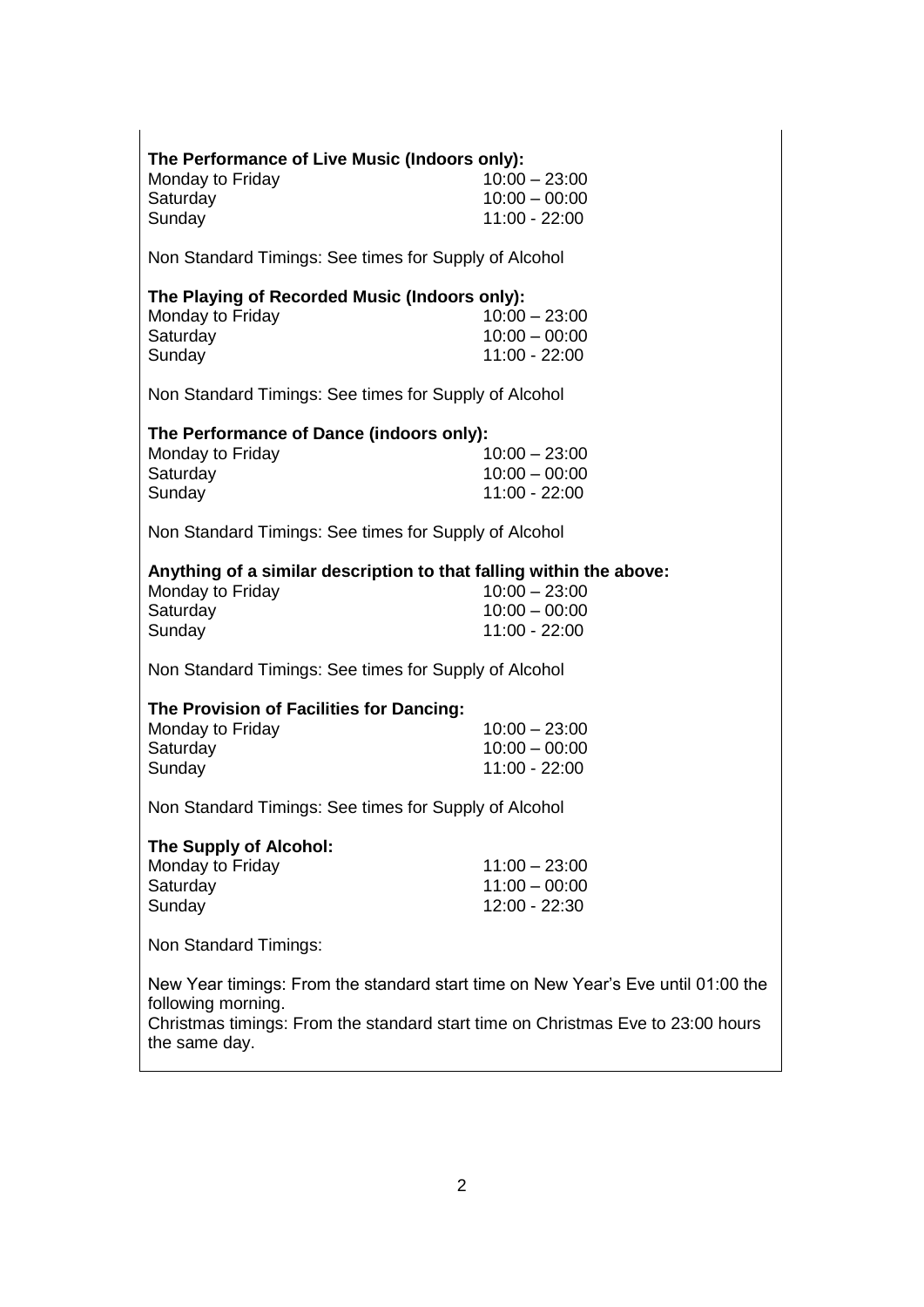#### **The opening hours of the premises**

| Monday    | $09:00 - 23:30$ |
|-----------|-----------------|
| Tuesday   | $09:00 - 23:30$ |
| Wednesday | $09:00 - 23:30$ |
| Thursday  | $09:00 - 23:30$ |
| Friday    | $09:00 - 23:30$ |
| Saturday  | $09:00 - 00:30$ |
| Sunday    | $09:00 - 22:30$ |

For Non Standard Times: The premises will be allowed to remain open for an extra 30 minutes after the last permitted sale of alcohol.

#### **Where the licence authorises supplies of alcohol whether these are on and/or off supplies** Both

#### **Name, (registered) address of holder of premises licence** Maple Cross Club Ltd. Longcroft Road Maple Cross Rickmansworth Herts. WD3 9TJ

# **Registered number of holder, for example company number, charity number (where applicable)**

Company Number: 6119963

#### **Name of designated premises supervisor where the premises licence authorises the supply of alcohol** Mr Anthony David Coleman

### **State whether access to the premises by children is restricted or prohibited** Restricted.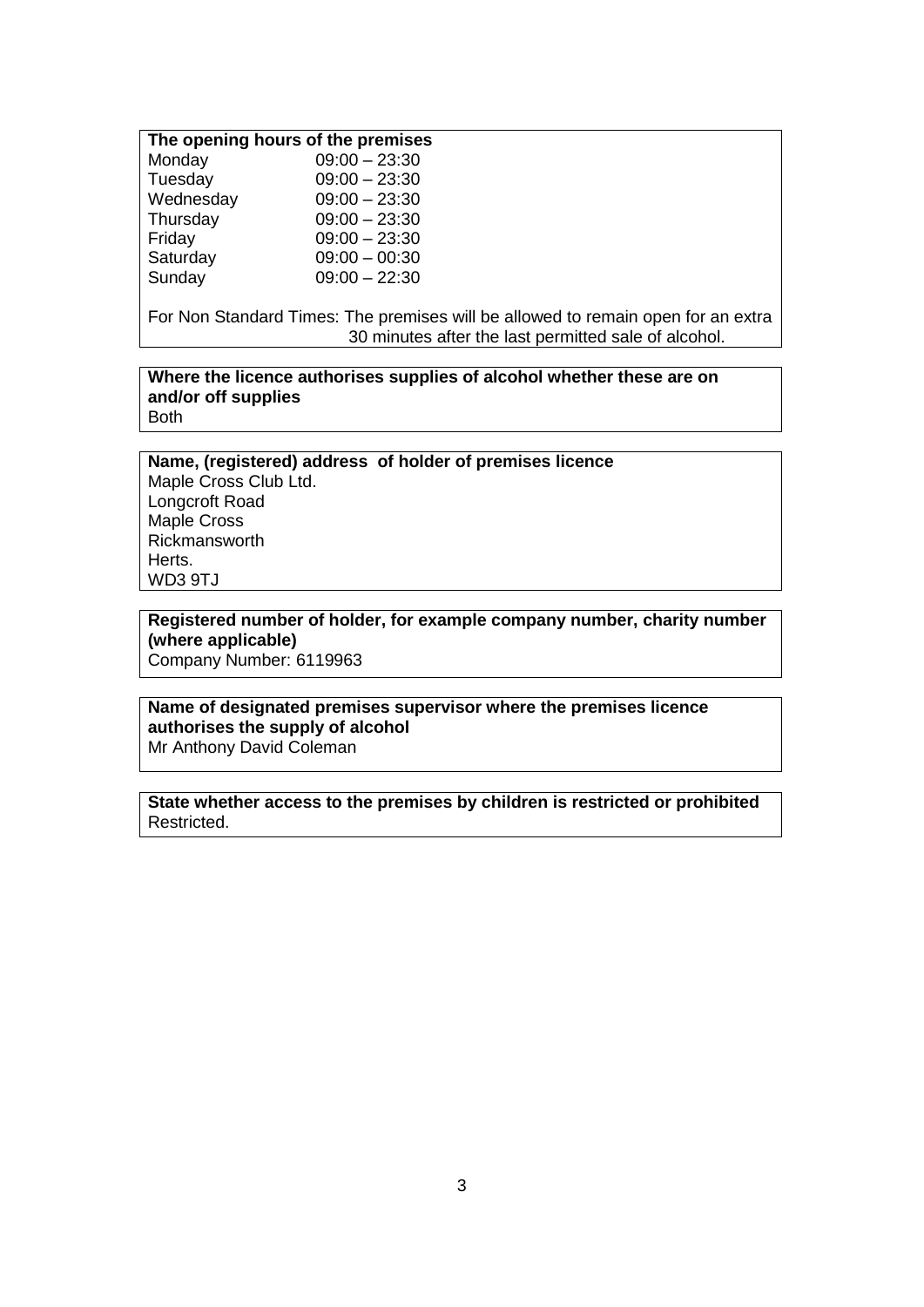**Reference number: Local Licensing Authority Three Rivers House Northway Rickmansworth Hertfordshire WD3 1RL Tel.: 01923 776611**



**Licensing Act 2003 Premises Licence**

#### **Premises licence number: Prem/21/05**

# **Part 1 – Premises details**

|                    |               | Postal address of premises, or if none, ordnance survey map reference or description |                            |  |
|--------------------|---------------|--------------------------------------------------------------------------------------|----------------------------|--|
| Maple Cross Club   |               |                                                                                      |                            |  |
| Longcroft Road     |               |                                                                                      |                            |  |
| <b>Maple Cross</b> |               |                                                                                      |                            |  |
| <b>Post town</b>   | Rickmansworth |                                                                                      | <b>Post code</b>   WD3 9TJ |  |
| Telephone number   |               |                                                                                      |                            |  |
|                    |               |                                                                                      |                            |  |

#### **Where the licence is time limited the dates** Not Applicable

# **Licensable activities authorised by the licence:** The Playing of Films/Videos Indoor Sporting Events The Performance of Live Music The Playing of Recorded Music The Performance of Dance Anything of a Similar Description to the above (e.g. spoken entertainment) The Provision of Facilities for Dancing The Supply of Alcohol

#### **The times the licence authorises the carrying out of licensable activities: The Playing of Films/Videos:**

| Monday to Saturday<br>Sunday                                   | $09:00 - 23:00$<br>$09:00 - 22:30$ |
|----------------------------------------------------------------|------------------------------------|
| Non Standard Timings: None                                     |                                    |
| <b>Indoor Sporting Events:</b><br>Monday to Friday<br>Saturday | $19:00 - 23:00$<br>$10:00 - 00:00$ |
| Sunday<br>Non Standard Timings: None                           | 11:00 - 22:30                      |
|                                                                |                                    |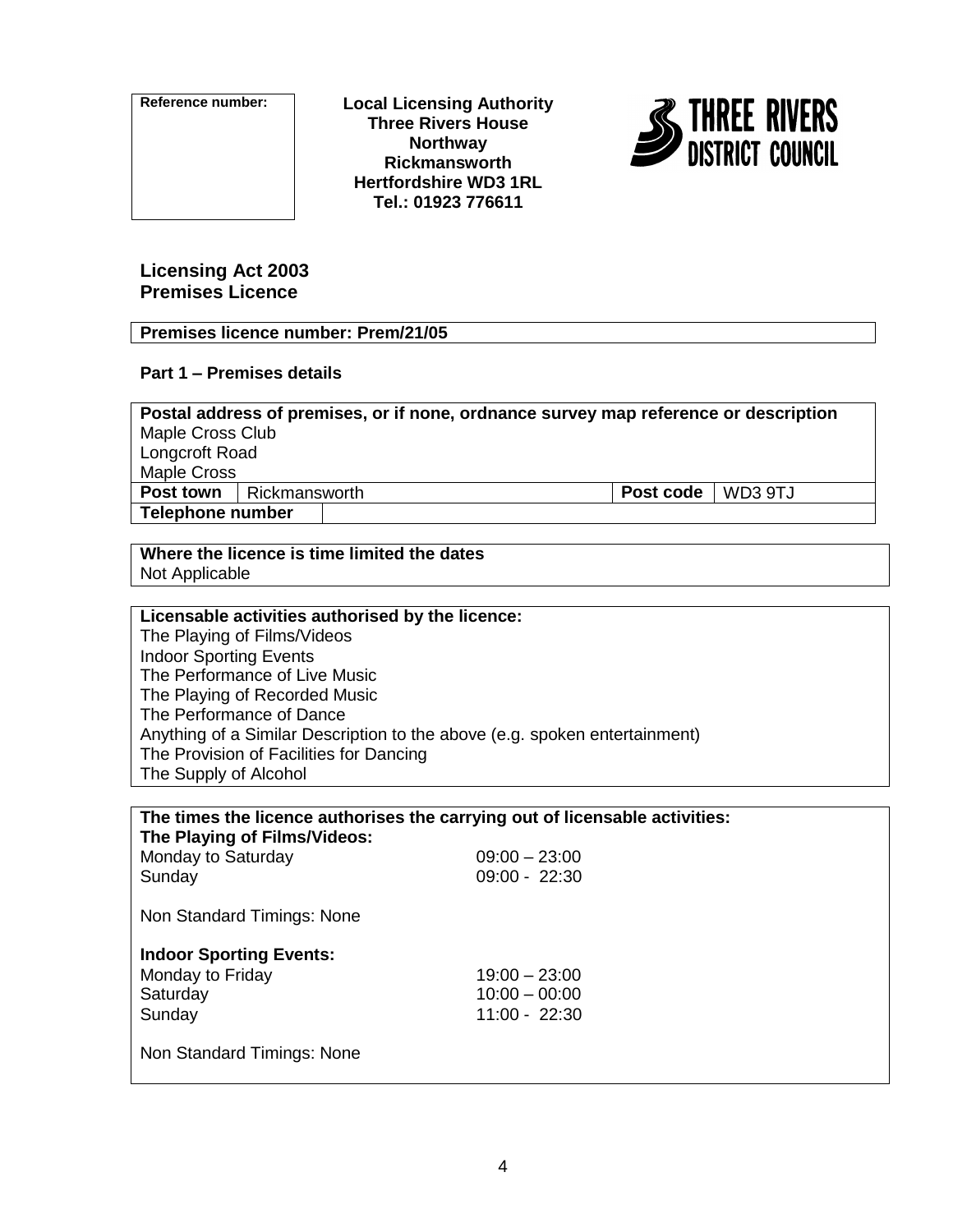| The Performance of Live Music (Indoors only):                       |                                                                                               |
|---------------------------------------------------------------------|-----------------------------------------------------------------------------------------------|
| Monday to Friday                                                    | $10:00 - 23:00$                                                                               |
| Saturday                                                            | $10:00 - 00:00$                                                                               |
| Sunday                                                              | $11:00 - 22:00$                                                                               |
| Non Standard Timings: See times for Supply of Alcohol               |                                                                                               |
|                                                                     |                                                                                               |
| The Playing of Recorded Music (Indoors only):                       |                                                                                               |
| Monday to Friday                                                    | $10:00 - 23:00$                                                                               |
| Saturday                                                            | $10:00 - 00:00$                                                                               |
| Sunday                                                              | $11:00 - 22:00$                                                                               |
| Non Standard Timings: See times for Supply of Alcohol               |                                                                                               |
| The Performance of Dance (Indoors only):                            |                                                                                               |
| Monday to Friday                                                    | $10:00 - 23:00$                                                                               |
| Saturday                                                            | $10:00 - 00:00$                                                                               |
| Sunday                                                              | 11:00 - 22:00                                                                                 |
|                                                                     |                                                                                               |
| Non Standard Timings: See times for Supply of Alcohol               |                                                                                               |
| Anything of a similar description to that falling within the above: |                                                                                               |
| Monday to Friday                                                    | $10:00 - 23:00$                                                                               |
| Saturday                                                            | $10:00 - 00:00$                                                                               |
| Sunday                                                              | 11:00 - 22:00                                                                                 |
|                                                                     |                                                                                               |
| Non Standard Timings: See times for Supply of Alcohol               |                                                                                               |
| The Provision of Facilities for Dancing:                            |                                                                                               |
| Monday to Friday                                                    | $10:00 - 23:00$                                                                               |
| Saturday                                                            | $10:00 - 00:00$                                                                               |
| Sunday                                                              | $11:00 - 22:00$                                                                               |
|                                                                     |                                                                                               |
| Non Standard Timings: See times for Supply of Alcohol               |                                                                                               |
| The Supply of Alcohol:                                              |                                                                                               |
| Monday to Friday                                                    | $11:00 - 23:00$                                                                               |
| Saturday                                                            | $11:00 - 00:00$                                                                               |
| Sunday                                                              | 12:00 - 22:30                                                                                 |
| Non Standard Timings:                                               |                                                                                               |
| morning.                                                            | New Year timings: From the standard start time on New Year's Eve until 01:00 the following    |
|                                                                     | Christmas timings: From the standard start time on Christmas Eve to 23:00 hours the same day. |
|                                                                     |                                                                                               |
|                                                                     |                                                                                               |
|                                                                     |                                                                                               |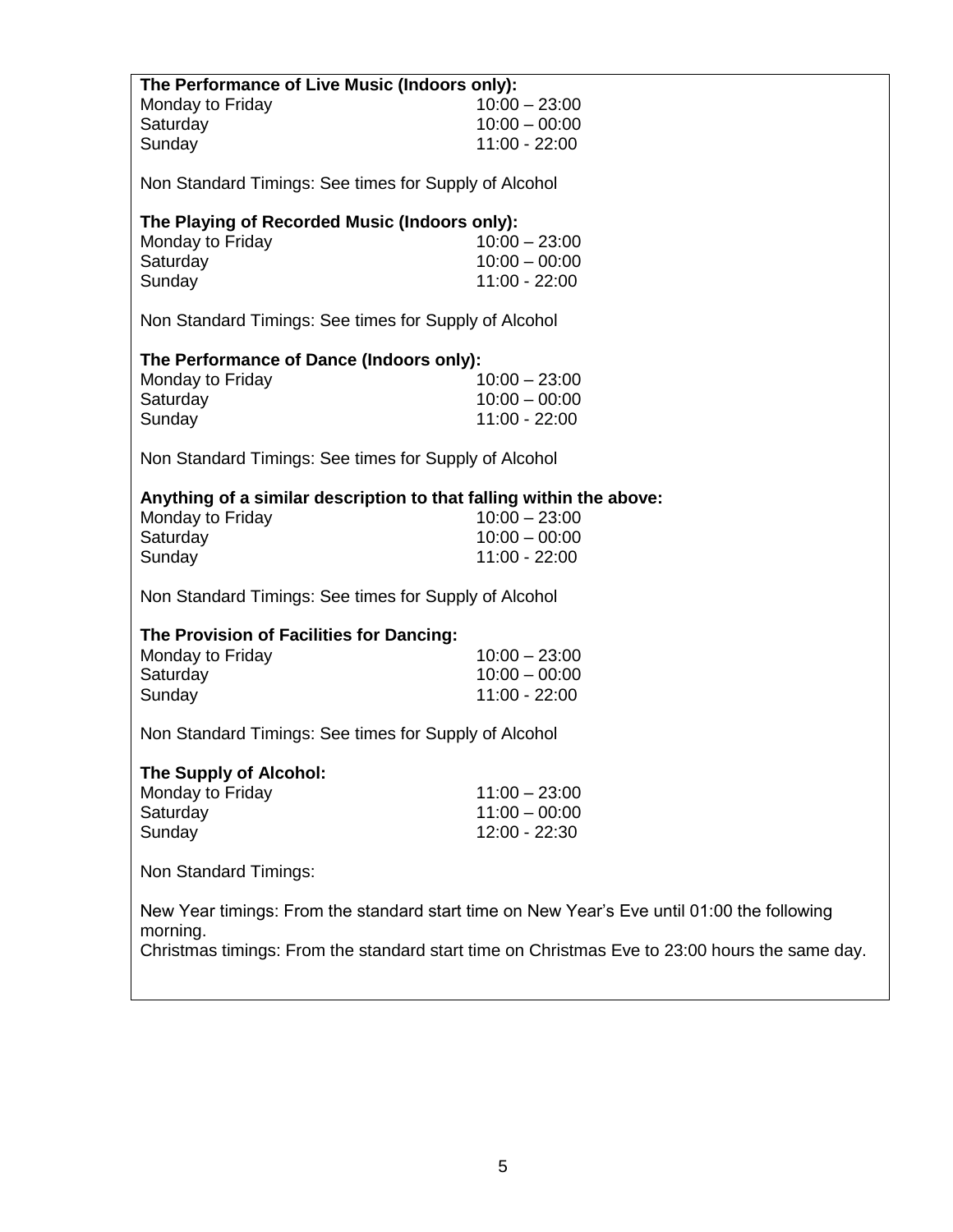#### **The opening hours of the premises**

| Monday                 | $09:00 - 23:30$                                                           |
|------------------------|---------------------------------------------------------------------------|
| Tuesday                | $09:00 - 23:30$                                                           |
| Wednesday              | $09:00 - 23:30$                                                           |
| Thursday               | $09:00 - 23:30$                                                           |
| Friday                 | $09:00 - 23:30$                                                           |
| Saturday               | $09:00 - 23:30$                                                           |
| Sunday                 | $09:00 - 22:30$                                                           |
|                        |                                                                           |
| For Non                | The premises will be allowed to remain open for an extra 30 minutes after |
| <b>Standard Times:</b> | the last permitted sale of alcohol.                                       |
|                        |                                                                           |

**Where the licence authorises supplies of alcohol whether these are on and/or off supplies**

Both

### **Part 2**

**Name, (registered) address, telephone number and e-mail (where relevant) of holder of premises licence**: Maple Cross Club Ltd. Longcroft Road Maple Cross Rickmansworth Herts. WD3 9TJ

# **Registered number of holder, for example company number, charity number (where applicable)**

Company Number: 6119963

**Name, address and telephone number of designated premises supervisor where the premises licence authorises the supply of alcohol**:

Mr Anthony David Coleman



**Personal licence number and issuing authority of personal licence held by designated premises supervisor where the premises licence authorises the supply of alcohol** Personal Licence PSL069 issued by Three Rivers District Council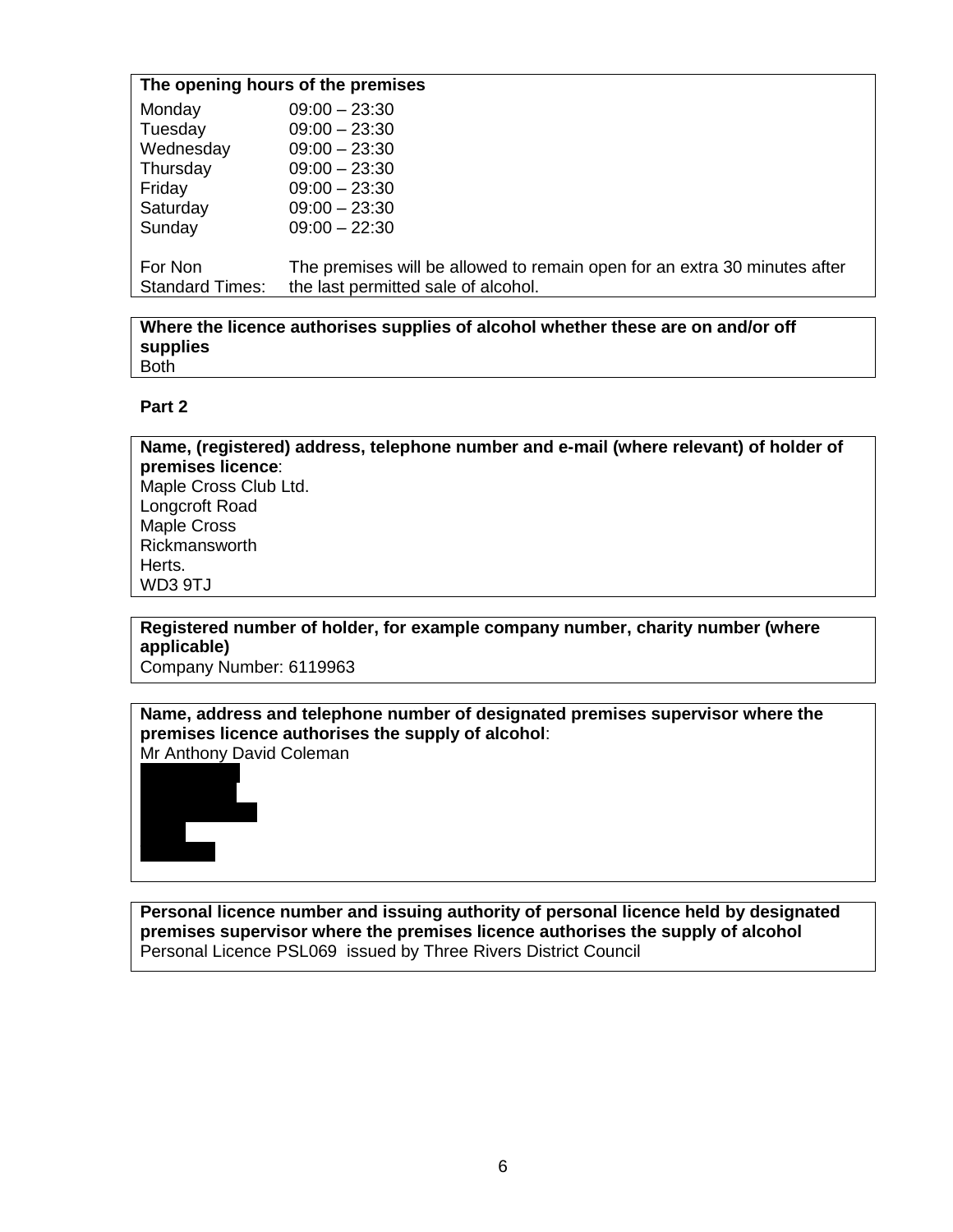#### **Annex 1 - Mandatory conditions**

. No supply of alcohol may be made under the premises licence:

- (a) at a time when there is no designated premises supervisor in respect of the premises licence, or
- (b) at a time when the designated premises supervisor does not hold a personal licence or his personal licence is suspended.
- 2. Every supply of alcohol under the premises licence must be made or authorised by a person who holds a personal licence.
- 3. (1) The responsible person must ensure that staff on relevant premises do not carry out, arrange or participate in any irresponsible promotions in relation to the premises.

(2) In this paragraph, an irresponsible promotion means any one or more of the following activities, or substantially similar activities, carried on for the purpose of encouraging the sale or supply of alcohol for consumption on the premises—

- (a) games or other activities which require or encourage, or are designed to require or encourage, individuals to—
	- (i) drink a quantity of alcohol within a time limit (other than to drink alcohol sold or supplied on the premises before the cessation of the period in which the responsible person is authorised to sell or supply alcohol), or
	- (ii) drink as much alcohol as possible (whether within a time limit or otherwise);
- (b) provision of unlimited or unspecified quantities of alcohol free or for a fixed or discounted fee to the public or to a group defined by a particular characteristic in a manner which carries a significant risk of undermining a licensing objective;
- (c) provision of free or discounted alcohol or any other thing as a prize to encourage or reward the purchase and consumption of alcohol over a period of 24 hours or less in a manner which carries a significant risk of undermining a licensing objective;
- (d) selling or supplying alcohol in association with promotional posters or flyers on, or in the vicinity of, the premises which can reasonably be considered to condone, encourage or glamorise anti-social behaviour or to refer to the effects of drunkenness in any favourable manner;
- (e) dispensing alcohol directly by one person into the mouth of another (other than where that other person is unable to drink without assistance by reason of disability).
- 4. The responsible person must ensure that free potable water is provided on request to customers where it is reasonably available.
- 5. (1) The premises licence holder or club premises certificate holder must ensure that an age verification policy is adopted in respect of the premises in relation to the sale or supply of alcohol.

(2) The designated premises supervisor in relation to the premises licence must ensure that the supply of alcohol at the premises is carried on in accordance with the age verification policy.

(3) The policy must require individuals who appear to the responsible person to be under 18 years of age (or such older age as may be specified in the policy) to produce on request, before being served alcohol, identification bearing their photograph, date of birth and either—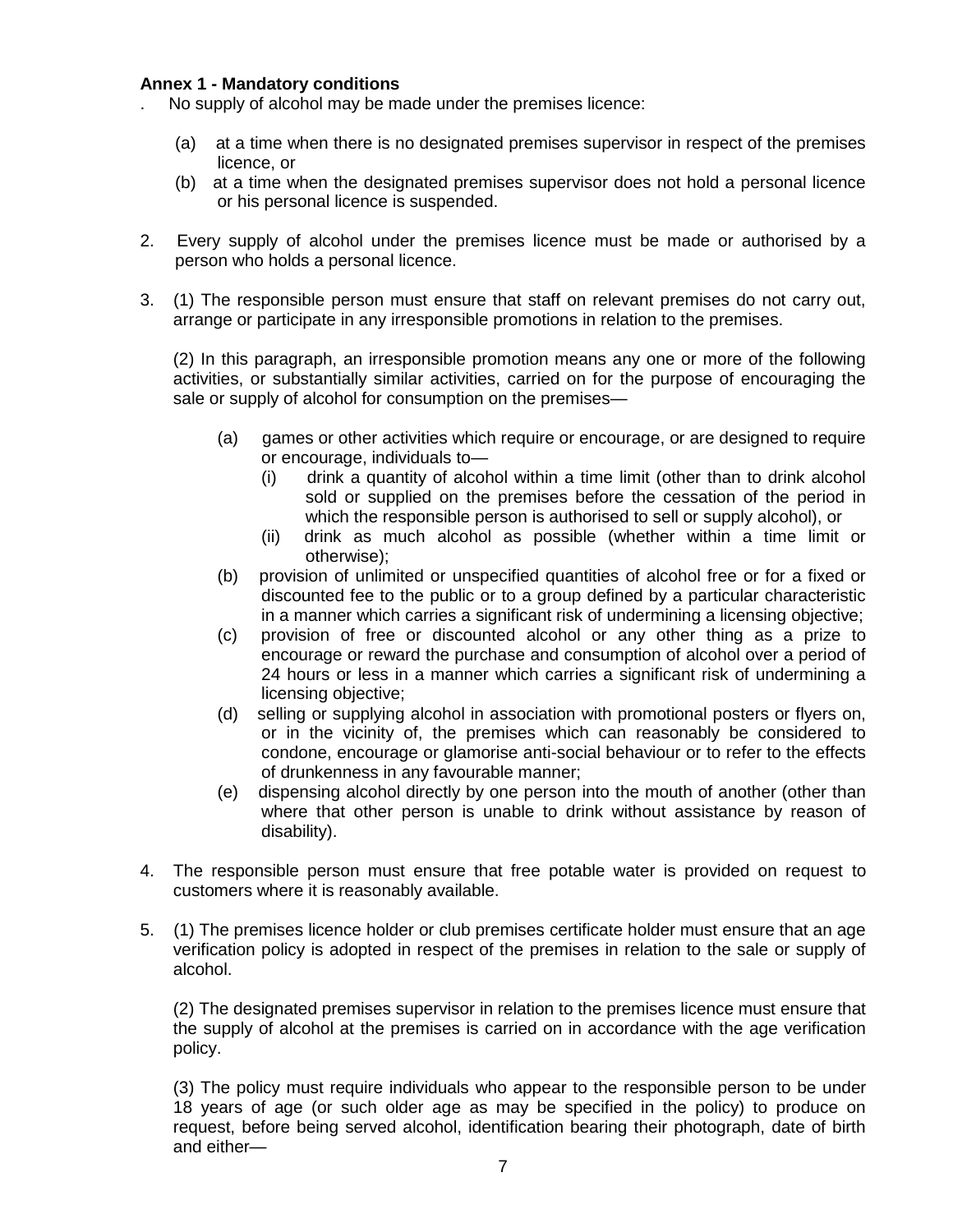- (a) a holographic mark, or
- (b) an ultraviolet feature.
- 6. The responsible person must ensure that—
	- (a) where any of the following alcoholic drinks is sold or supplied for consumption on the premises (other than alcoholic drinks sold or supplied having been made up in advance ready for sale or supply in a securely closed container) it is available to customers in the following measures—
		- (i) beer or cider: ½ pint;
		- (ii) gin, rum, vodka or whisky: 25 ml or 35 ml; and
		- (iii) still wine in a glass: 125 ml;
	- (b) these measures are displayed in a menu, price list or other printed material which is available to customers on the premises; and
	- (c) where a customer does not in relation to a sale of alcohol specify the quantity of alcohol to be sold, the customer is made aware that these measures are available.
- 7. A relevant person shall ensure that no alcohol is sold or supplied for consumption on or off the premises for a price which is less than the permitted price.
- 8. For the purposes of the condition set out in paragraph  $7 -$ 
	- (a) "duty" is to be construed in accordance with the Alcoholic Liquor Duties Act 1979;
	- (b) "permitted price" is the price found by applying the formula —

$$
P=D+(DxV)
$$

where —

- (i) P is the permitted price,
- (ii) D is the amount of duty chargeable in relation to the alcohol as if the duty were charged on the date of the sale or supply of the alcohol, and
- (iii) V is the rate of value added tax chargeable in relation to the alcohol as if the value added tax were charged on the date of the sale or supply of the alcohol;
- (c) "relevant person" means, in relation to premises in respect of which there is in force a premises licence —
	- (i) the holder of the premises licence,
	- (ii) the designated premises supervisor (if any) in respect of such a licence, or
	- (iii) the personal licence holder who makes or authorises a supply of alcohol under such a licence;
- (d) "relevant person" means, in relation to premises in respect of which there is in force a club premises certificate, any member or officer of the club present on the premises in a capacity which enables the member or officer to prevent the supply in question; and
- (e) "value added tax" means value added tax charged in accordance with the Value Added Tax Act 1994.
- 9. Where the permitted price given by paragraph (b) of paragraph 8 would (apart from this paragraph) not be a whole number of pennies, the price given by that sub-paragraph shall be taken to be the price actually given by that sub-paragraph rounded up to the nearest penny.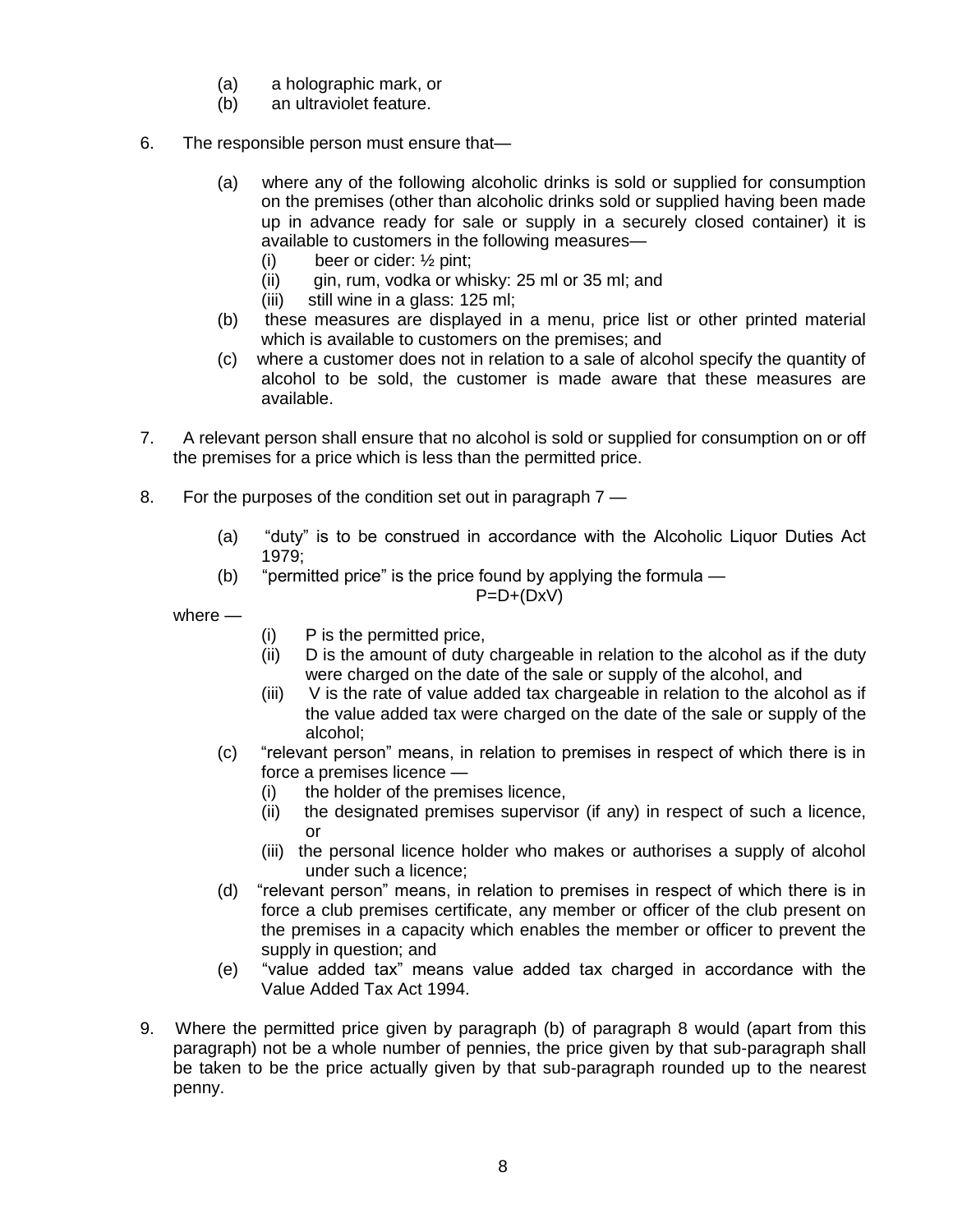10. (1) Sub-paragraph (2) applies where the permitted price given by paragraph (b) of paragraph 8 on a day ("the first day") would be different from the permitted price on the next day ("the second day") as a result of a change to the rate of duty or value added tax.

(2) The permitted price which would apply on the first day applies to sales or supplies of alcohol which take place before the expiry of the period of 14 days beginning on the second day.

- 11. The admission of children, that is persons aged under 18, to the exhibition of any film shall be restricted in accordance with any recommendation made by the film classification body designated by section 4 of the Video Recordings Act 1984.
- 12. If at specified times one or more individuals must be at the premises to carry out a security activity each such individual must be licensed by the Security Industry Authority.

# **Annex 2 - Conditions consistent with the Operating Schedule**

# **a) General – all four licensing objectives (b,c,d,e):**

- CCTV monitoring for public safety, the premises is surrounded by a chain link fence and hedge, so children can play safely.
- No alcohol will be served to under 18s.
- Signs requesting "be considerate to our neighbours" will be put up inside and outside the premises.
- If music gets too loud it will be turned down.
- Fire and smoke alarms will be checked regularly.

# **b) The Prevention of Crime and Disorder:**

- The premises will be continually monitored by CCTV and Staff.
- There will be a zero tolerance policy on drugs.
- Any person caught taking or supplying drugs will have their name taken and the Police will be notified. They will also be barred from the club premises. Signage will be erected stating this policy.
- There will be external and security lighting installed around the premises.
- All children will be supervised by an adult at all times.
- No alcohol will be served to a person who appears drunk.
- There will be no "Happy hours" on the premises, to prevent binge drinking.

# **c) Public Safety:**

- The licensee will ensure that there are persons trained in First Aid available on site and that First Aid kits are available from behind the bar.
- All gas and electricity will be certified at least once a year.
- All fire extinguishers around the building will be properly labelled and checked frequently to be in proper working order.
- There will be a fire blanket in the kitchen, which will be changed every two(2) years.
- Fire and smoke alarms will be tested and certified, regularly.
- CCTV will be fitted.
- A panic alarm will be fitted, for staff and public safety.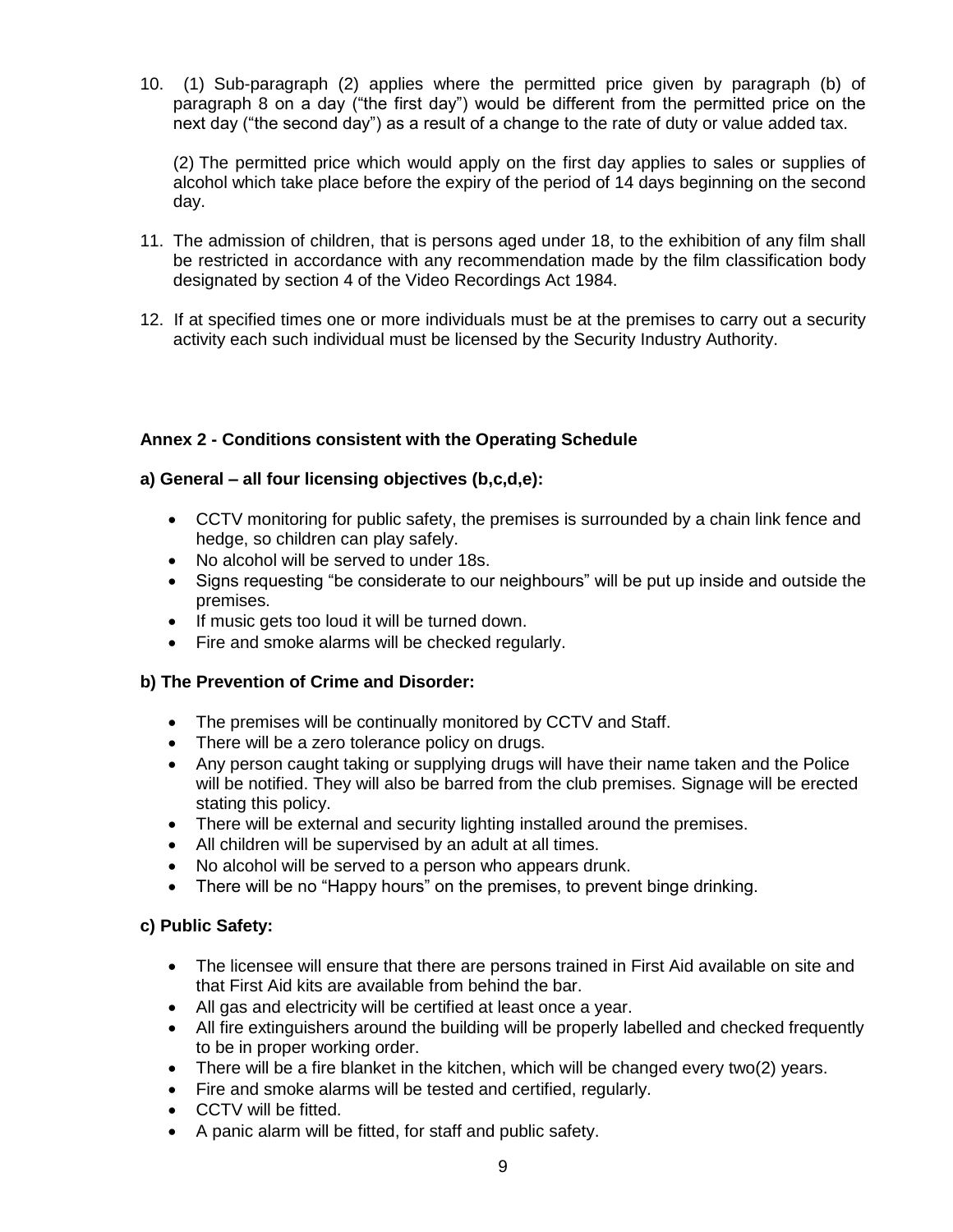# **d) The prevention of Public Nuisance**:

- When live music is being played, care will be taken to ensure that all windows and doors are kept closed.
- Signs will be erected to remind people using the premises, that we have neighbours and to keep noise to a minimum when out side and/or leaving the premises.
- Staff will periodically patrol the boundaries of the premises to monitor the loudness of the music and reduce the volume if necessary.
- Anybody acting in a drunken manner will be asked to leave the premises and if necessary a taxi will be called to take them home.

# **e) The Protection of Children from Harm:**

- All persons working or serving alcohol will be aware of the licensing laws, including selling alcohol to under 18s and will sign a copy of the licence to that effect.
- No children will be allowed on the premises unless accompanied by an adult.
- A designated children's area will be available for children.
- Children will not be allowed in the bar area.
- Proof of age will be required from persons looking under 18 years of age. Form of I.D. will be a photo card driving licence, passport or proof of age card bearing the PASS logo.
- Challenge 21 posters will be put up around the bar area.

# **Annex 3 - Conditions attached after a hearing by the licensing authority**

Application for ;- New Premises Licence

Applicant: Maple Cross Club

The Premises: Maple Cross Club, Longcroft Road, Maple Cross, Rickmansworth

Determined on: 26 April 2007

Subject to the following conditions:

- 1. Licensable activities ( with the exception of the showing of films) may continue after 23.00 hours ( but no later than midnight) on Saturdays only when there are pre booked functions .No more than 2 such functions are permitted per month.
- 2. A Register of the functions referred to in Condition 1 shall be kept and maintained to be made available for inspection by the Licensing Officer at any time.
- 3. Windows and Doors to be closed when live or recorded music is being played.
- 4. The windows facing Hornhill Road to be kept closed and locked at all times.
- 5. The pedestrian gate to Hornhill Road will be kept closed and locked at all times.